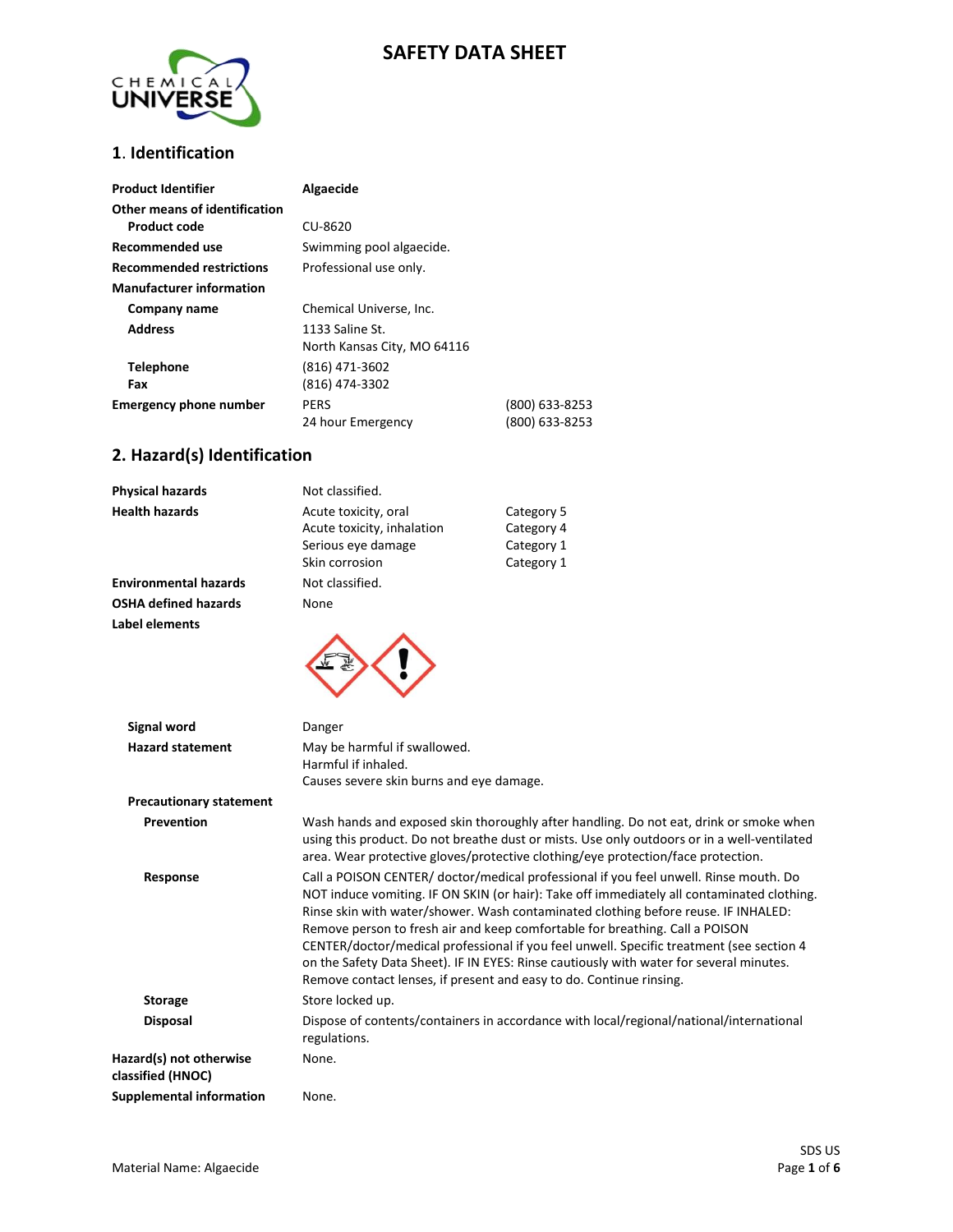## **3. Composition/information on ingredients**

| <b>Mixtures</b>                                       |                   |        |  |
|-------------------------------------------------------|-------------------|--------|--|
| <b>Chemical name</b>                                  | <b>CAS</b> number | %      |  |
| Alkyl dimethyl benzyl ammonium chloride (C12-18)      | 68391-01-5        |        |  |
| Alkyl dimethyl ethylbenzyl ammonium chloride (C12-14) | 85409-23-0        |        |  |
| Other components below reportable levels              |                   | 90-100 |  |

#### **4. First-aid measures**

| <b>Inhalation</b>                                                            | Move to fresh air. Call a physician if symptoms develop or persist. Harmful if inhaled.                                                                                                                                                                                                                                                                    |
|------------------------------------------------------------------------------|------------------------------------------------------------------------------------------------------------------------------------------------------------------------------------------------------------------------------------------------------------------------------------------------------------------------------------------------------------|
| <b>Skin contact</b>                                                          | Remove contaminated clothing immediately and wash skin with soap and water. In case of<br>eczema or other skin disorders: Seek medical attention and take along these instructions.                                                                                                                                                                        |
| Eye contact                                                                  | Rinse with water for at least 15 minutes. Remove contact lenses if present and easy to do so.<br>Immediately call a physician or transport to hospital.                                                                                                                                                                                                    |
| Ingestion                                                                    | Rinse mouth. Get medical attention immediately. Do not induce vomiting.                                                                                                                                                                                                                                                                                    |
| <b>Most important</b><br>symptoms/effects, acute and<br>delayed              | Can cause serious eye damage. Can cause burning sensation in affected areas. Shortness of<br>breath, respiratory tract irritation or damage. Hydrochloric acid is extremely destructive to<br>tissues of the mucous membranes and upper respiratory tract, eyes, and skin.                                                                                 |
| Indication of immediate<br>medical attention and special<br>treatment needed | Provide general support measures and treat symptomatically. Keep victim under observation.<br>Symptoms may be delayed.                                                                                                                                                                                                                                     |
| <b>General information</b>                                                   | Ensure that medical personnel are aware of the material(s) involved, and take precautions to<br>protect themselves. Wash contaminated clothing before reuse. Use with extreme caution.<br>Note to physician: If the product is ingested, probable mucosal damage may contraindicate<br>the use of gastric lavage. Treat the affected person appropriately. |

#### **5. Fire-fighting measures**

| Suitable extinguishing media                                        | Water fog. Foam. Dry chemical powder. Carbon dioxide $(CO2)$ .                                                                            |
|---------------------------------------------------------------------|-------------------------------------------------------------------------------------------------------------------------------------------|
| Unsuitable extinguishing<br>media                                   | Do not use water jet as an extinguisher, as this will spread the fire.                                                                    |
| Specific hazards arising from<br>the chemical                       | During fire, gases hazardous to health may be formed (hydrogen chloride gas).                                                             |
| Special protective equipment<br>and precautions for<br>firefighters | Self-contained breathing apparatus and full protecting clothing must be worn in case of fire.                                             |
| <b>Fire-fighting</b><br>equipment/instructions                      | Move containers from fire area if you can do so without risk.                                                                             |
| <b>Specific methods</b><br><b>General fire hazards</b>              | Use standard firefighting procedures and consider the hazards of other involved materials.<br>No unusual fire or explosion hazards noted. |

#### **6. Accidental release measures**

| Personal precautions,<br>protective equipment and<br>emergency procedures | Keep unnecessary personnel away. Keep people away from and upwind of spill/leak. Keep out<br>of low areas. Wear appropriate protective equipment and clothing during clean-up. Avoid<br>inhalation of vapors or mists. Do not touch damaged containers or spilled materials unless<br>wearing appropriate protective clothing. Ensure adequate ventilation. Local authorities should<br>be advised if significant spillages cannot be contained. For personal protection, see section 8<br>of the SDS. |
|---------------------------------------------------------------------------|--------------------------------------------------------------------------------------------------------------------------------------------------------------------------------------------------------------------------------------------------------------------------------------------------------------------------------------------------------------------------------------------------------------------------------------------------------------------------------------------------------|
| <b>Methods and materials for</b><br>containment and cleaning up           | This product is miscible in water.                                                                                                                                                                                                                                                                                                                                                                                                                                                                     |
|                                                                           | Large spills: Stop the flow of material, if this is without risk. Dike the spilled material, where<br>this is possible. Cover with plastic sheet to prevent spreading. Absorb in vermiculite, dry sand                                                                                                                                                                                                                                                                                                 |

or earth and place into containers. Prevent entry into waterways, sewer, basements or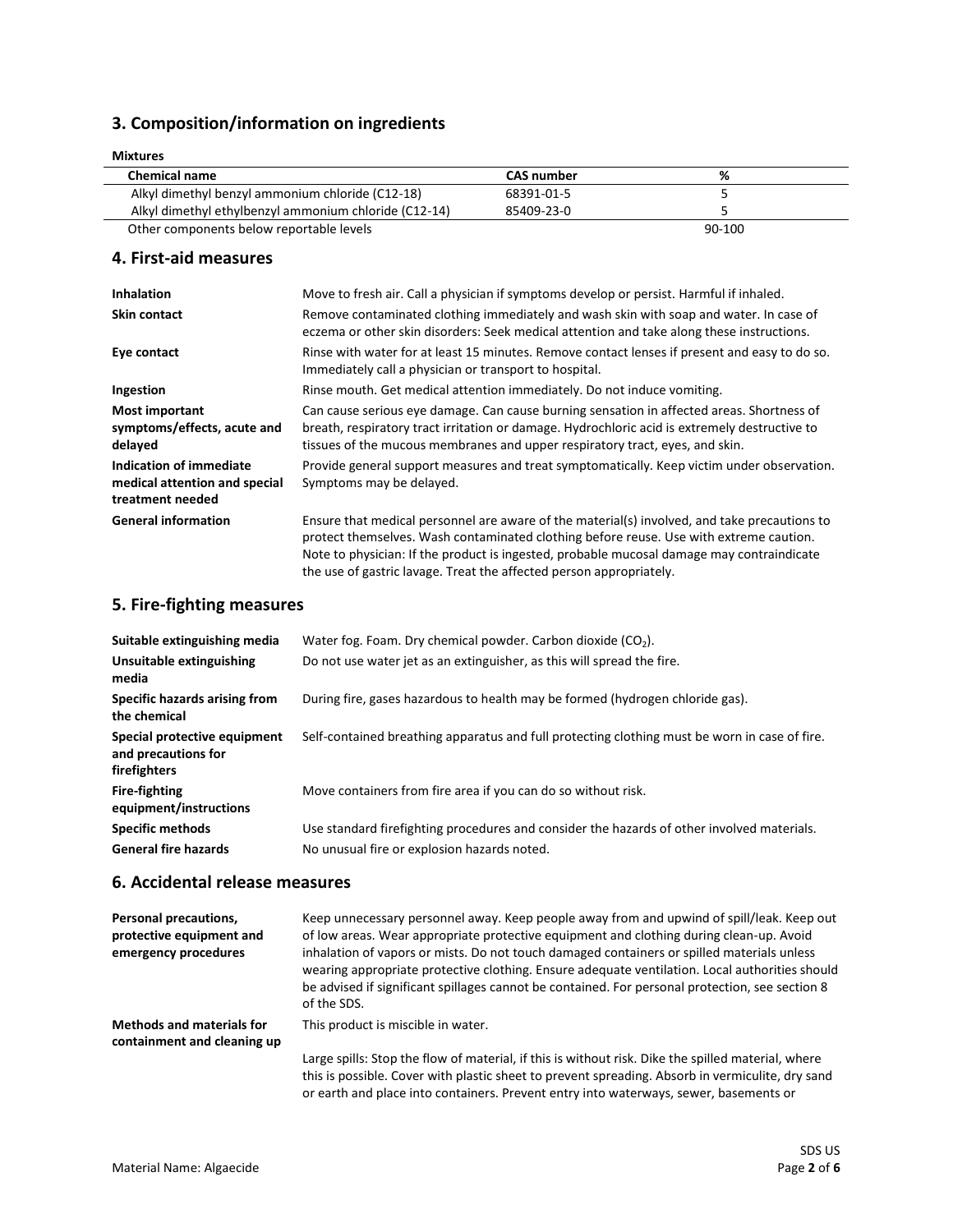|                                  | confined areas. Following product recovery, flush area with water.                                                                |  |
|----------------------------------|-----------------------------------------------------------------------------------------------------------------------------------|--|
|                                  | Small spills: Wipe up with absorbent material (e.g. cloth, fleece). Clean surface thoroughly to<br>remove residual contamination. |  |
|                                  | Never return spills to original container for re-use. For waste disposal, see section 13 of the<br>SDS.                           |  |
| <b>Environmental precautions</b> | Avoid discharge into areas not consistent with package labeling.                                                                  |  |

# **7. Handling and storage**

| <b>Precautions for safe handling</b>          | Avoid breathing mist or vapor. Avoid contact with eyes, skin, and clothing. Avoid prolonged<br>exposure. Provide adequate ventilation. Wear appropriate personal protective equipment.<br>Observe good industrial hygiene practices.<br>DO NOT CONTAMINATE WATER, FOOD OR FEED BY STORAGE OR DISPOSAL. |
|-----------------------------------------------|--------------------------------------------------------------------------------------------------------------------------------------------------------------------------------------------------------------------------------------------------------------------------------------------------------|
| Conditions for safe storage,<br>including any | Store in original tightly closed container. Store away from incompatible materials (see section<br>10 of the SDS). PESTICIDE STORAGE: Store in a dry place no lower in temperature than 50°F or                                                                                                        |
| incompatibilities                             | higher than 120°F.                                                                                                                                                                                                                                                                                     |

# **8. Exposure controls/personal protection**

| <b>Occupational exposure limits</b>        | No information.                                                                                                                                                                                                                                                                                                                                                                                                                    |
|--------------------------------------------|------------------------------------------------------------------------------------------------------------------------------------------------------------------------------------------------------------------------------------------------------------------------------------------------------------------------------------------------------------------------------------------------------------------------------------|
| <b>Biological limit values</b>             | No information.                                                                                                                                                                                                                                                                                                                                                                                                                    |
| <b>Appropriate engineering</b><br>controls | Good general ventilation (typically 10 air changes per hour) should be used. Ventilation rates<br>should be matched to conditions. If applicable, use process enclosures, local exhaust<br>ventilation, or other engineering controls to maintain airborne levels to an acceptable level. It<br>is recommended that users of this product perform a risk assessment to determine the<br>appropriate personal protective equipment. |
|                                            | Individual protection measures, such as personal protective equipment                                                                                                                                                                                                                                                                                                                                                              |
| Eye/face protection                        | Avoid contact with eyes. Wear safety glasses with side shields (or goggles).                                                                                                                                                                                                                                                                                                                                                       |
| <b>Skin protection</b>                     |                                                                                                                                                                                                                                                                                                                                                                                                                                    |
| Hand protection                            | Wear appropriate chemical resistant gloves.                                                                                                                                                                                                                                                                                                                                                                                        |
| Other                                      | Wear appropriate chemical resistant clothing. Use of an impervious apron is recommended.                                                                                                                                                                                                                                                                                                                                           |
| <b>Respiratory protection</b>              | In case of insufficient ventilation, wear suitable respiratory equipment.                                                                                                                                                                                                                                                                                                                                                          |
| <b>Thermal hazards</b>                     | Wear appropriate thermal protective clothing, when necessary.                                                                                                                                                                                                                                                                                                                                                                      |
| <b>General hygiene</b><br>considerations   | When using do not smoke or use chewing tobacco. Always observe good personal hygiene<br>measures, such as washing after handling the material and before eating, drinking, and/or<br>smoking. Routinely wash work clothing and protective equipment to remove contaminants.<br>Contaminated work clothing should not be allowed out of the workplace.                                                                              |

# **9. Physical and chemical properties**

| Liquid.                   |
|---------------------------|
| Colorless to Red          |
| Characteristic            |
| Not available.            |
| 7-8                       |
| Not available.            |
| 200°F (93.3°C) estimated. |
|                           |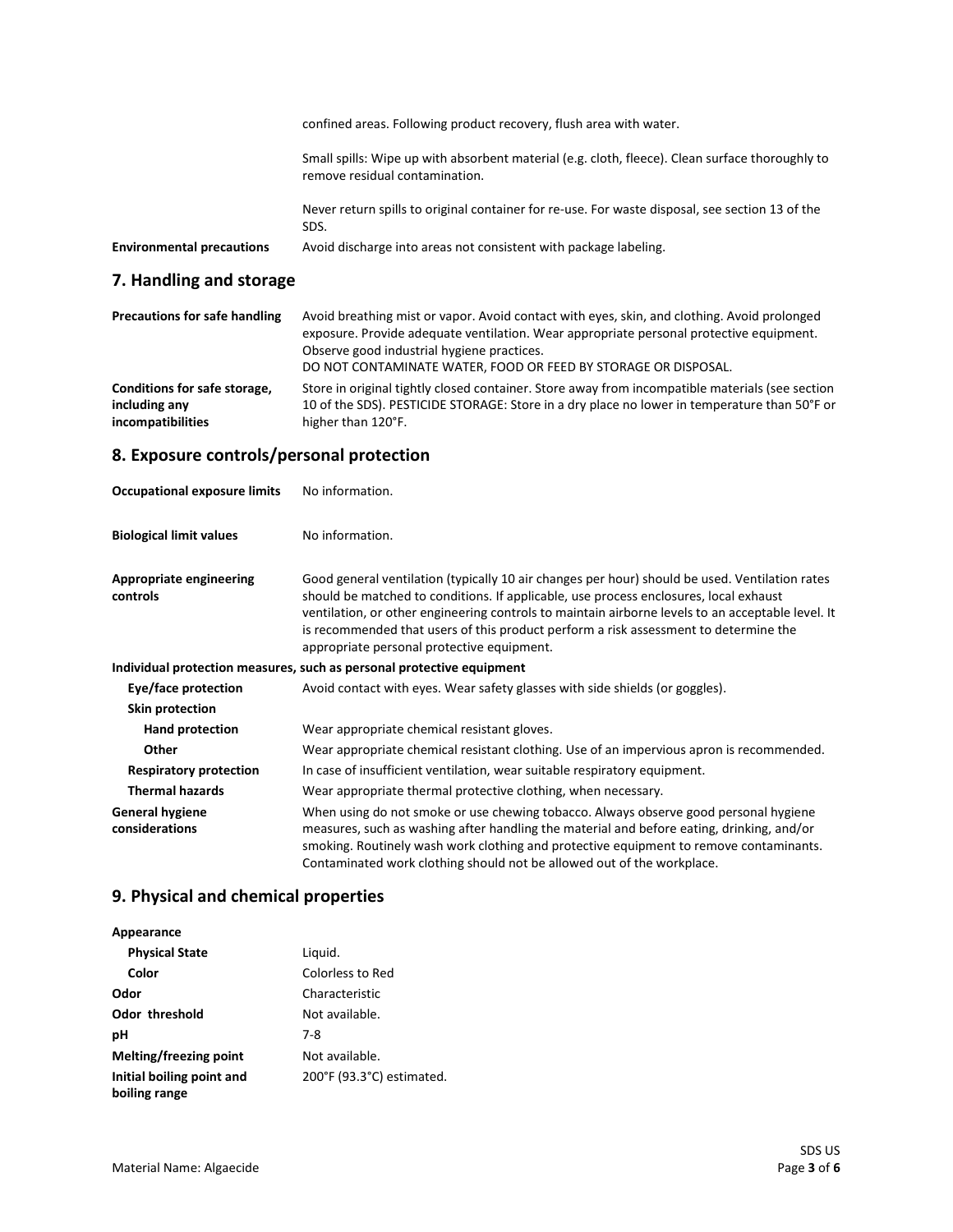| Flash point                                       | >201°F (93.9°C) estimated. |
|---------------------------------------------------|----------------------------|
| <b>Evaporation rate</b>                           | Not available.             |
| Flammability                                      | Not available.             |
| <b>Flammability Limits</b>                        |                            |
| Upper                                             | Not available.             |
| Lower                                             | Not available.             |
| Vapor pressure                                    | Not available.             |
| Vapor density                                     | Not available.             |
| Specific gravity (water=1)                        | 0.99                       |
| Solubility in water                               | Soluble.                   |
| <b>Partition coefficient</b><br>(n-octanol/water) | Not available.             |
| <b>Auto-ignition temperature</b>                  | Not available.             |
| Decomposition temperature                         | Decomposes on heating.     |
| Viscosity                                         | Not available.             |
|                                                   |                            |

# **10. Stability and reactivity**

| Reactivity                                   | This product is stable and non-reactive under normal conditions of use.                                          |
|----------------------------------------------|------------------------------------------------------------------------------------------------------------------|
| <b>Chemical stability</b>                    | Material is stable under normal conditions. Store in a cool dark place.                                          |
| <b>Possibility of hazardous</b><br>reactions | Hazardous polymerization does not occur.                                                                         |
| <b>Conditions to avoid</b>                   | Avoid storage in elevated temperatures. Keep away from heat, sparks, and open flame.                             |
| Incompatible materials                       | Strong oxidizing agents, anionic surfactants.                                                                    |
| <b>Hazardous decomposition</b><br>products   | Oxides of nitrogen and ammonia, carbon dioxide, carbon monoxide, and other low molecular<br>weight hydrocarbons. |

## **11. Toxicological information**

| Information on likely routes<br>of exposure                                        |                                                                 |
|------------------------------------------------------------------------------------|-----------------------------------------------------------------|
| Ingestion                                                                          | Do not ingest. Harmful if swallowed.                            |
| <b>Inhalation</b>                                                                  | Avoid inhaling mists. Harmful if inhaled.                       |
| <b>Skin contact</b>                                                                | Can cause severe skin burns.                                    |
| Eye contact                                                                        | Can cause serious eye damage.                                   |
| Symptoms related to the<br>physical, chemical and<br>toxicological characteristics | Burning sensation, coughing, wheezing, and shortness of breath. |
| <b>Acute toxicity</b>                                                              | Harmful if swallowed or inhaled.                                |

| Product                 | <b>Route and Species</b>                                                   | $LD_{50}$              |
|-------------------------|----------------------------------------------------------------------------|------------------------|
| Algaecide (CAS mixture) |                                                                            |                        |
| Acute                   |                                                                            |                        |
|                         | Oral. rat                                                                  | 2,750 mg/kg estimated  |
|                         | Dermal, rabbit                                                             | >5,000 mg/kg estimated |
|                         | Inhalation, rat                                                            | 4.69 mg/L estimated    |
|                         | *Estimates for product may be based on additional component data not shown |                        |

\*Estimates for product may be based on additional component data not shown

| Skin corrosion/irritation        | Can cause severe skin burns.             |
|----------------------------------|------------------------------------------|
| Serious eye damage/              | Can cause serious eye damage.            |
| irritation                       |                                          |
| <b>Respiratory sensitization</b> | Not considered a respiratory sensitizer. |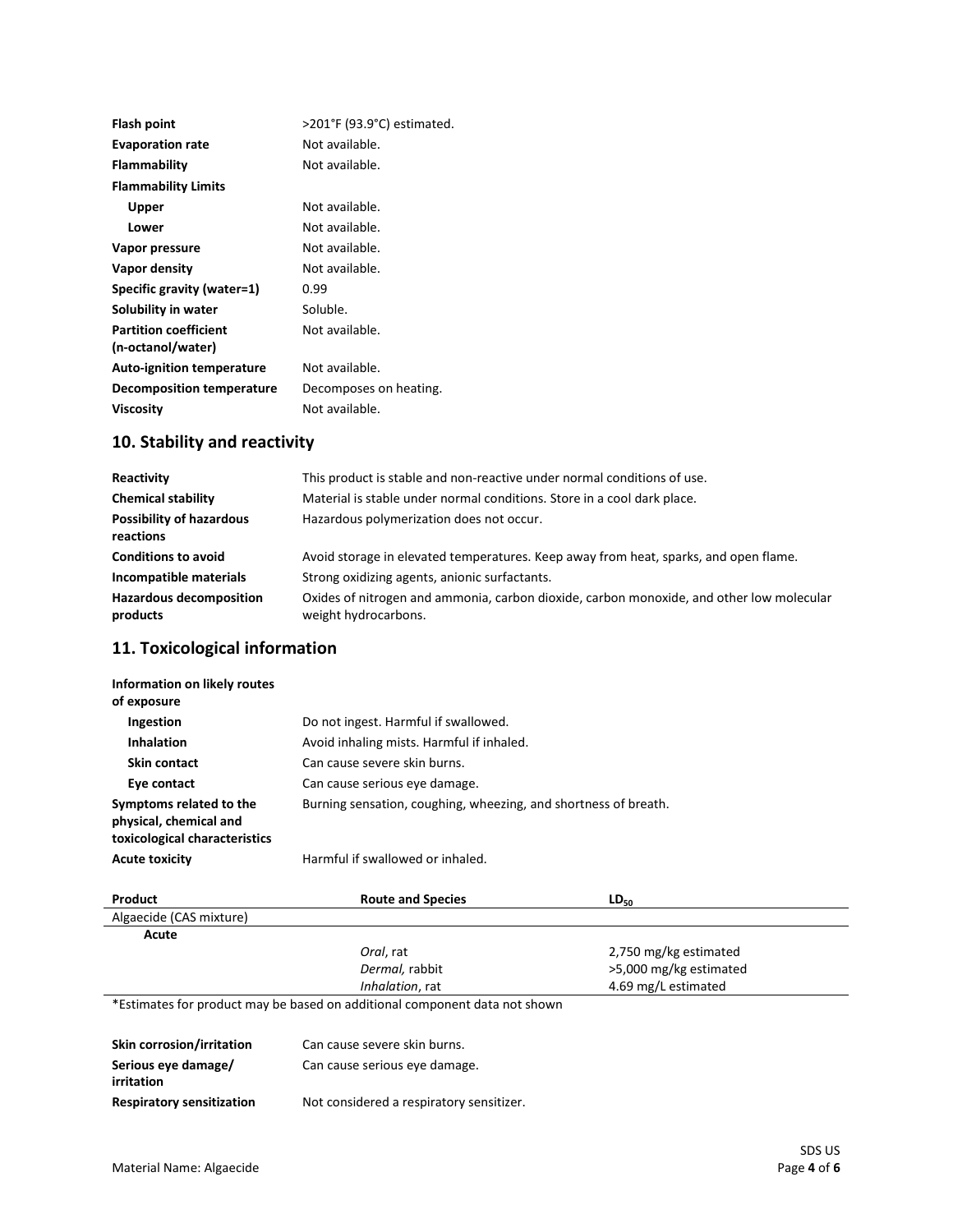| <b>Skin sensitization</b>                             | Not considered a skin sensitizer.                                                                                   |
|-------------------------------------------------------|---------------------------------------------------------------------------------------------------------------------|
| Germ cell mutagenicity                                | No data available to indicate product or any components present at greater than 0.1% are<br>mutagenic or genotoxic. |
| Carcinogenicity                                       | Not considered a carcinogen.                                                                                        |
|                                                       | OSHA Specifically Regulated Substances (29 CFR 1910.1001-1050)                                                      |
| Not Listed.                                           |                                                                                                                     |
| <b>Reproductive toxicity</b>                          | No data available.                                                                                                  |
| Specific target organ toxicity<br>- single exposure   | No data available.                                                                                                  |
| Specific target organ toxicity<br>- repeated exposure | No data available.                                                                                                  |

# **12. Ecological information**

Aspiration hazard **No data available**.

| Product                 | <b>Species</b>        | <b>Test Results</b>             |
|-------------------------|-----------------------|---------------------------------|
| Algaecide (CAS mixture) |                       |                                 |
| Aquatic                 |                       |                                 |
| Fish                    | <b>Fathead Minnow</b> | $LC_{50} = 6.8$ mg/L estimated  |
| Crustacea               | Daphnia               | $EC_{50} = 0.13$ mg/L estimated |

| Persistence and degradability                                 | Readily biodegradable.                                                            |
|---------------------------------------------------------------|-----------------------------------------------------------------------------------|
| <b>Bioaccumulative potential</b>                              | Accumulation in aquatic organisms is expected. Harmful to aquatic life.           |
| Partition coefficient n-octanol/water ( $log K_{\text{ow}}$ ) |                                                                                   |
|                                                               | Not available.                                                                    |
| Mobility in soil                                              | No data available.                                                                |
| Other adverse effects                                         | Very toxic to aquatic life. Harmful to plants wildlife with long lasting effects. |

# **13. Disposal considerations**

| <b>Disposal instructions</b>          | Collect and reclaim or dispose in sealed containers at licensed waste disposal site. Dispose of<br>contents/container in accordance with local/regional/national/international regulations.                             |
|---------------------------------------|-------------------------------------------------------------------------------------------------------------------------------------------------------------------------------------------------------------------------|
| Local disposal regulations            | Dispose in accordance with all applicable regulations.                                                                                                                                                                  |
| Hazardous waste code                  | The waste code should be assigned in discussion between the user, the producer and the<br>waste disposal company.                                                                                                       |
| Waste from residues/unused<br>product | Dispose of in accordance with local regulations. Empty containers or liners may retain some<br>product residues. This material and its container must be disposed of in a safe manner. (see:<br>Disposal instructions). |
| <b>Contaminated packaging</b>         | Empty containers should be taken to an approved waste handling site for recycling or<br>disposal. Since emptied containers may contain product residue, follow label warnings even<br>after container is emptied.       |

## **14. Transport information**

#### **DOT**

Not regulated as dangerous goods.